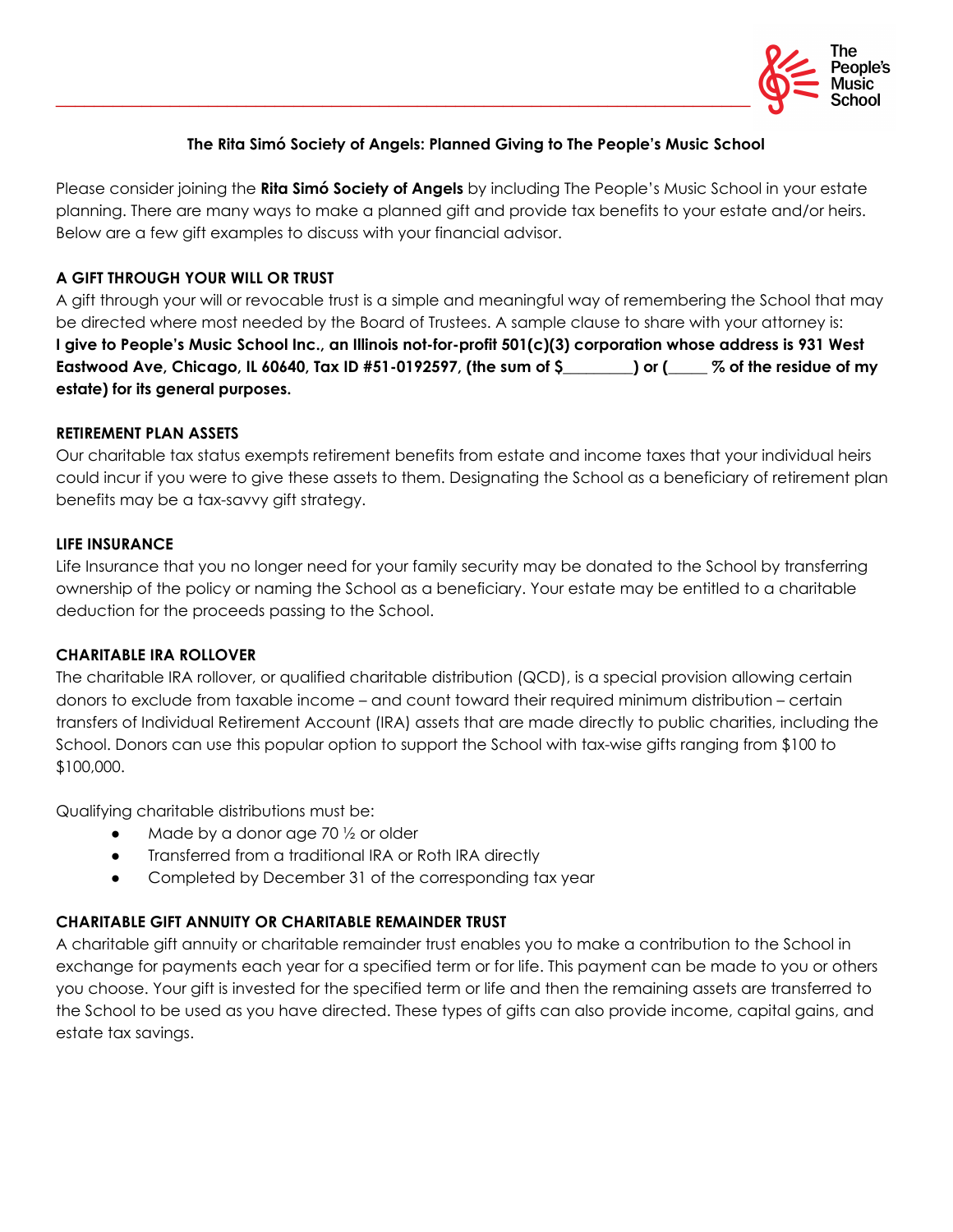# $Name(s)$ Address \_\_\_\_\_\_\_\_\_\_\_\_\_\_\_\_\_\_\_\_\_\_\_\_\_\_\_\_\_\_\_\_\_\_\_\_\_\_\_\_\_\_\_\_\_\_\_\_\_\_\_\_\_\_\_\_\_\_\_\_\_\_\_\_\_\_\_\_\_\_\_\_\_\_\_\_\_\_\_\_\_\_\_\_\_\_\_\_\_\_\_\_\_\_\_\_\_\_\_ City \_\_\_\_\_\_\_\_\_\_\_\_\_\_\_\_\_\_\_\_\_\_\_\_\_\_\_\_\_\_\_\_\_\_\_\_\_\_\_\_\_\_\_\_\_\_\_\_\_\_\_\_\_\_\_\_\_\_\_\_\_\_\_\_ State \_\_\_\_\_\_\_\_\_\_ ZIP\_\_\_\_\_\_\_\_\_\_\_\_\_\_\_\_\_\_\_\_  $\mathsf{Phone}(s)$  $\mathsf{Email}(s)$ Birthday(s) (Month, date, year)\_\_\_\_\_\_\_\_\_\_\_\_\_\_\_\_\_\_\_\_\_\_\_\_\_\_\_\_\_\_\_\_\_\_\_\_\_\_\_\_\_\_\_\_\_\_\_\_\_\_\_\_\_\_\_\_\_\_\_\_\_\_\_\_\_\_\_\_\_\_\_\_\_\_\_\_\_\_ Recognition: I wish to list my/our name(s) in The Rita Simó Society of Angels member listings as follows: \_\_\_\_\_\_\_\_\_\_\_\_\_\_\_\_\_\_\_\_\_\_\_\_\_\_\_\_\_\_\_\_\_\_\_\_\_\_\_\_\_\_\_\_\_\_\_\_\_\_\_\_\_\_\_\_\_\_\_\_\_\_\_\_\_\_\_\_\_\_\_\_\_\_\_\_\_\_\_\_\_\_\_\_\_\_\_\_\_\_\_\_\_\_\_\_\_\_\_\_\_\_\_\_\_\_\_\_ \_\_\_\_\_\_\_\_\_\_\_\_\_\_\_\_\_\_\_\_\_\_\_\_\_\_\_\_\_\_\_\_\_\_\_\_\_\_\_\_\_\_\_\_\_\_\_\_\_\_\_\_\_\_\_\_\_\_\_\_\_\_\_\_\_\_\_\_\_\_\_\_\_\_\_\_\_\_\_\_\_\_\_\_\_\_\_\_\_\_\_\_\_\_\_\_\_\_\_\_\_\_\_\_\_\_\_\_  $\Box$  I wish to remain anonymous in The Rita Simó Society of Angels member listings My/our estate is in the form of: Will or living trust  $\Box$  IRA or retirement plan designation  $\Box$  Life insurance policy designation □ Charitable remainder trust Other (please describe): \_\_\_\_\_\_\_\_\_\_\_\_\_\_\_\_\_\_\_\_\_\_\_\_\_\_\_\_\_\_\_\_\_\_\_\_\_\_\_\_\_\_\_\_\_\_\_\_\_\_\_\_\_\_\_\_\_\_\_\_\_\_\_\_\_\_\_\_\_\_\_\_\_\_\_\_\_\_\_\_\_\_\_\_\_\_\_\_\_\_\_\_\_\_\_\_\_\_\_\_\_\_\_\_\_\_\_\_ I understand that I need not disclose the amount of my planned gift; however, to assist the School in its planning, I share the approximate value of my gift is \$\_\_\_\_\_\_\_\_\_\_\_\_\_\_\_\_\_\_\_\_\_\_\_\_\_\_\_\_\_ or \_\_\_\_\_\_\_\_\_\_\_\_\_\_\_% of my estate. This declaration is an expression of my/our present plans and is subject to change by me/us; it is not legally *binding on my/our estate. If changes are made, I/we will notify The People's Music School.*

**The Rita Simó Society of Angels: Planned Giving Donor Information**

Signature: \_\_\_\_\_\_\_\_\_\_\_\_\_\_\_\_\_\_\_\_\_\_\_\_\_\_\_\_\_\_\_\_\_\_\_\_\_\_\_\_\_\_\_\_\_\_\_\_\_\_\_\_\_\_\_\_\_\_\_\_\_\_\_\_ Date\_\_\_\_\_\_\_\_\_\_\_\_\_\_\_\_\_\_\_\_\_\_\_\_\_\_\_\_\_\_

Return your completed form to The People's Music School, 931 West Eastwood Avenue, Chicago, IL 60640 or by email to [development@peoplesmusicschool.org](mailto:development@peoplesmusicschool.org). For more information please contact Miriam Owens, Chief of Development and Operations, at [miriam.owens@peoplesmusicschool.org](mailto:miriam.owens@peoplesmusicschool.org).